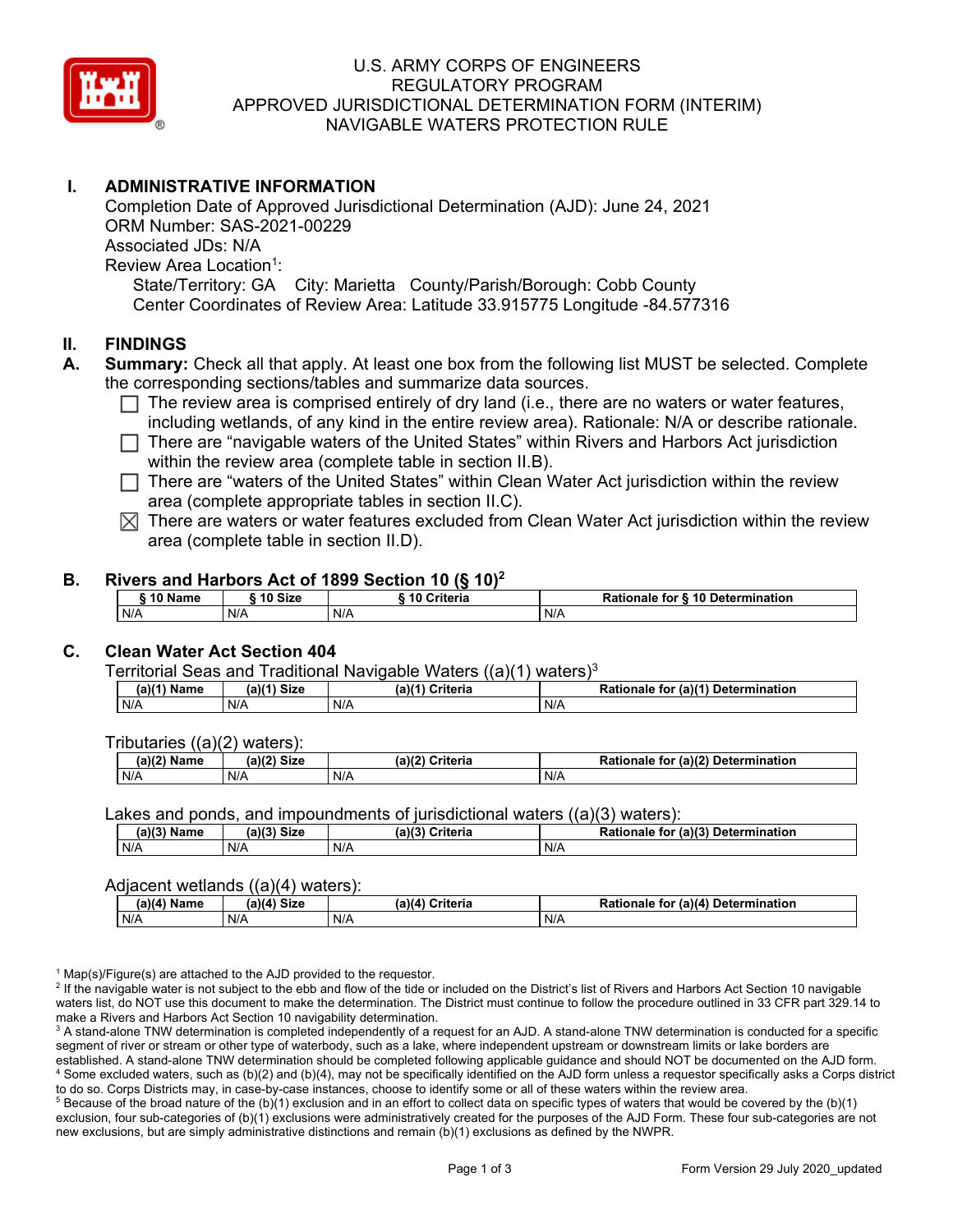

# U.S. ARMY CORPS OF ENGINEERS REGULATORY PROGRAM APPROVED JURISDICTIONAL DETERMINATION FORM (INTERIM) NAVIGABLE WATERS PROTECTION RULE

# **D. Excluded Waters or Features**

Excluded waters  $((b)(1) - (b)(12))^4$ :

| <b>Exclusion Name I</b> | <b>Exclusion Size</b> | Exclusion <sup>5</sup>                                                                    | <b>Rationale for Exclusion Determination</b> |
|-------------------------|-----------------------|-------------------------------------------------------------------------------------------|----------------------------------------------|
| Wetland 1               | $0.014$ acres         | (b)(1) Non-adiacent wetland                                                               | See Section III. C.                          |
| WWC-1                   | 857 feet              | (b)(4) Diffuse stormwater run-off<br>over upland or directional sheet flow<br>over upland | See Section III. C.                          |

## **III. SUPPORTING INFORMATION**

- **A. Select/enter all resources** that were used to aid in this determination and attach data/maps to this document and/or references/citations in the administrative record, as appropriate.
	- *2: Construction Plans, dated February 26, 2021.* **\_X\_** Information submitted by, or on behalf of, the applicant/consultant: *PCN NWP 29 1540 Cunningham Road Site submittal, PDF pages 1-4 narrative and descriptions of proposed project and aquatic resources, received March 16, 2021 from Contour Environmental, LLC; PDF pages 20-21, 2017 PCN Forms; PDF page 18, Figure 6: FEMA Flood Insurance Rate Map (FIRM); PDF page 10, Figure 3: Aquatic Resource Delineation Map; PDF page 8, Figure*

 This information *is* sufficient for purposes of this AJD. Rationale: *N/A* 

- *January 29, 2020; PCN NWP 29 1540 Cunningham Road Site RAI submittal, PDF pages 1-6,*  **\_X\_** Data sheets prepared by the applicant/consultant: *PCN NWP 29 1540 Cunningham Road Site submittal, PDF page 55, NC DWQ Stream Identification Forms Version 4.11, WWC-1, dated Wetland Determination Data Forms, dated April 22, 2021, submitted April 30, 2021*
- **\_X\_** Photographs: *PCN NWP 29 1540 Cunningham Road Site submittal, Photographic Documentation, Site Photographs, PDF pages 45-53, Photos 1-8, dated January 29, 2020*  **\_\_\_** Corps Site visit(s) conducted on: *N/A* 
	- **\_ \_** Previous Jurisdictional Determinations (AJDs or PJDs): *N/A*
- **\_X\_** Antecedent Precipitation Tool: *provide detailed discussion in Section III.B.*
- *12, Figure 4:* USDA NRCS Soil Map*, dated March 11, 2021.*  **X** USDA NRCS Soil Survey: *PCN NWP 29 1540 Cunningham Road Site submittal, PDF page*
- **\_X\_** USFWS NWI maps: *PCN NWP 29 1540 Cunningham Road Site submittal, PDF page 16, Figure 5: USFWS National Wetland Inventory (NWI) Map, dated March 11, 2021.*
- **X** USGS topographic maps: *PCN NWP 29 1540 Cunningham Road Site submittal, PDF page 6, Figure 1: Site Location Map, dated March 12, 2021.*

### **Other data sources used to aid in this determination:**

| Data Source (select) | Name and/or date and other relevant information                           |
|----------------------|---------------------------------------------------------------------------|
| USGS Sources         | Stream Stats accessed on April 16, 2021. https://streamstats.usgs.gov/ss/ |
| USDA Sources         | $N/A$ .                                                                   |
| NOAA Sources         | N/A.                                                                      |

 $1$  Map(s)/Figure(s) are attached to the AJD provided to the requestor.

<sup>2</sup> If the navigable water is not subject to the ebb and flow of the tide or included on the District's list of Rivers and Harbors Act Section 10 navigable waters list, do NOT use this document to make the determination. The District must continue to follow the procedure outlined in 33 CFR part 329.14 to make a Rivers and Harbors Act Section 10 navigability determination.

 $^3$  A stand-alone TNW determination is completed independently of a request for an AJD. A stand-alone TNW determination is conducted for a specific segment of river or stream or other type of waterbody, such as a lake, where independent upstream or downstream limits or lake borders are established. A stand-alone TNW determination should be completed following applicable guidance and should NOT be documented on the AJD form. 4 Some excluded waters, such as (b)(2) and (b)(4), may not be specifically identified on the AJD form unless a requestor specifically asks a Corps district to do so. Corps Districts may, in case-by-case instances, choose to identify some or all of these waters within the review area.

 $^5$  Because of the broad nature of the (b)(1) exclusion and in an effort to collect data on specific types of waters that would be covered by the (b)(1) exclusion, four sub-categories of (b)(1) exclusions were administratively created for the purposes of the AJD Form. These four sub-categories are not new exclusions, but are simply administrative distinctions and remain (b)(1) exclusions as defined by the NWPR.